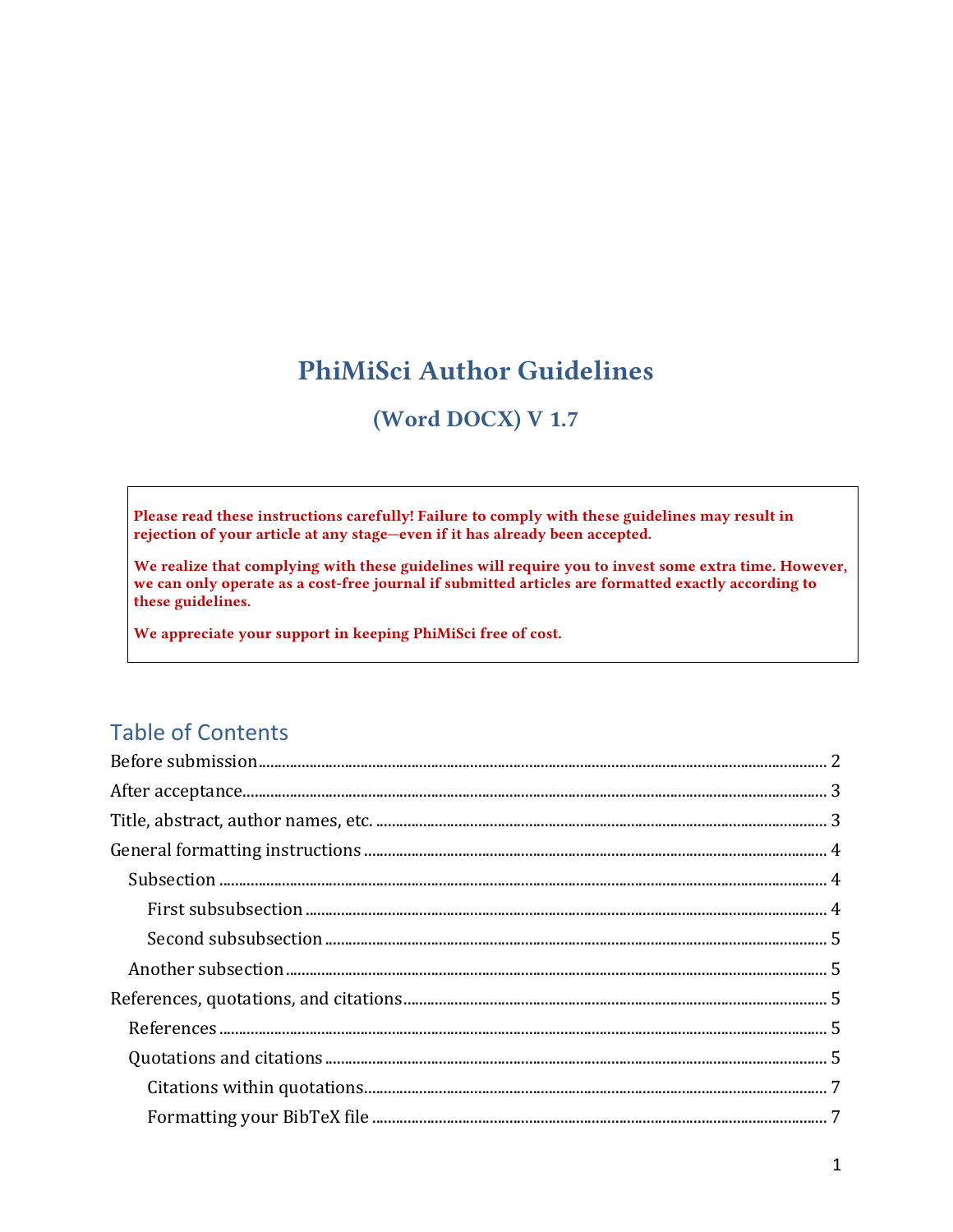## <span id="page-1-0"></span>**Before submission**

Types of Submission: Our main aim is to publish original theoretical articles, but we also consider e.g., reviews, commentaries, or studies presenting original research data.

Word limit: PhiMiSci does not have a word limit. While we expect a majority of submissions to be between 4,000 and 10,000 words, we do allow for exceptions in both directions as long as the length of an article is justified by its content. If your submission exceeds 12,000 words (excluding references), please contact the editors-in-chief before submitting.

Please indicate the word count of your article (including title, abstract, section headings, and footnotes, but excluding the reference list) at the top of the first page of your manuscript.

Authors' Rights: PhiMiSci is an open access journal. All PhiMiSci articles will be published under Creative Commons licenses. We encourage authors to publish their papers under a CC-BY license [\(https://creativecommons.org/licenses/by/4.0/\)](https://creativecommons.org/licenses/by/4.0/), which permits unrestricted use, distribution, and reproduction in any medium, provided one gives appropriate credit to the original author(s) and the source, provides a link to the Creative Commons license, and indicates if changes were made. If an author prefers a different Creative Commons license, they must indicate this when submitting the proofs of their accepted manuscript. Other suitable Creative Commons license additions include the requirement that any repurpose must be non-commercial (NC) or that the article must not be cut or altered (ND).

Submission format: Original submissions have to be in PDF format and must be anonymized and suitable for double-blind peer review. This also means you have to remove any author data from the "properties" of the PDF file. Alternatively, you can remove your personal data from the Word file, as described *[here](https://support.office.com/en-us/article/Remove-hidden-data-and-personal-information-by-inspecting-documents-presentations-or-workbooks-356b7b5d-77af-44fe-a07f-9aa4d085966f)*, before converting the file to PDF).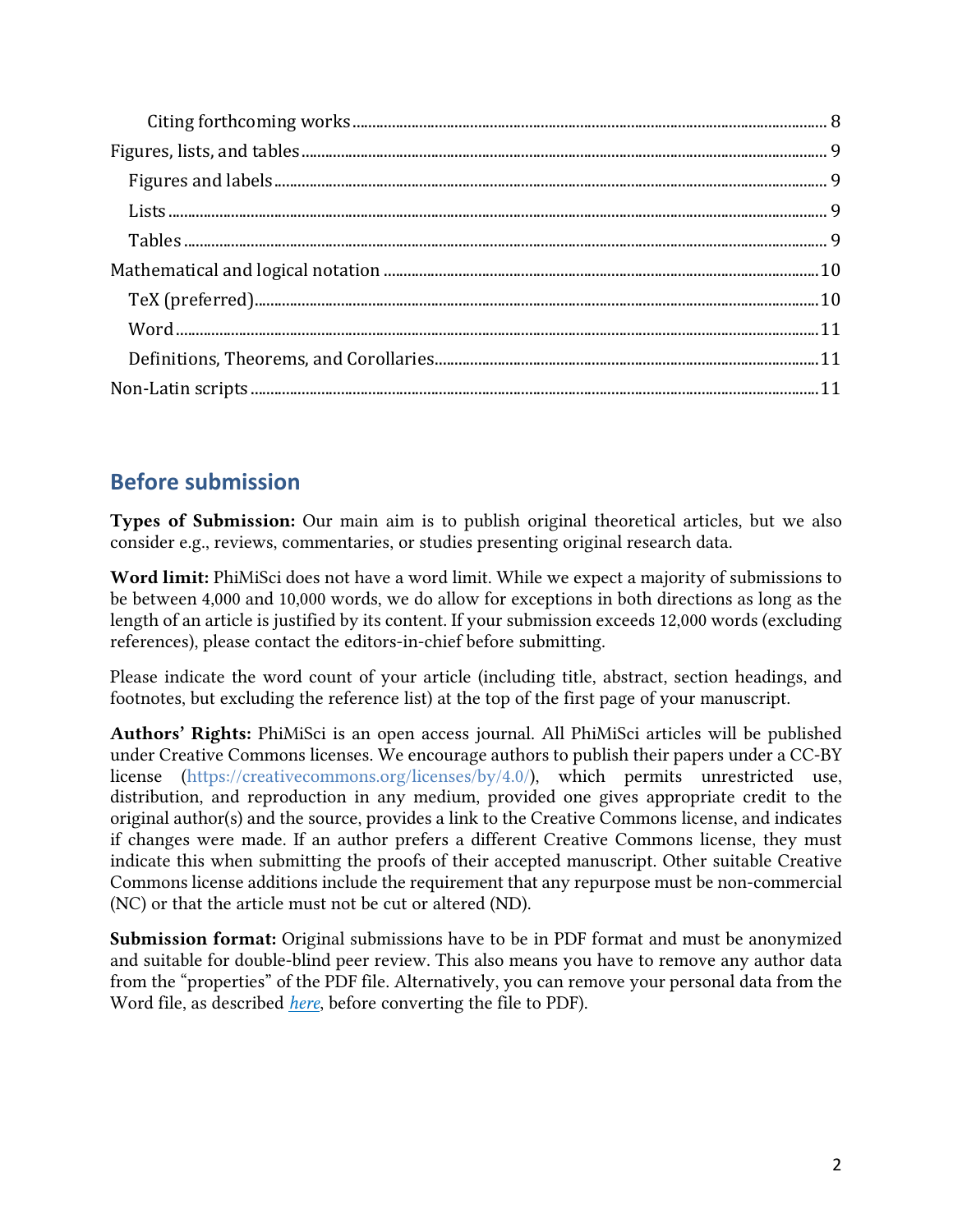### <span id="page-2-0"></span>**After acceptance**

The following guidelines specify the format for *accepted manuscripts*. If your manuscript has been accepted for publication, please submit your paper in one of the following formats: .docx, .md, .odt, .rtf, or .tex.

It is mandatory that you format your manuscript in accordance with the guidelines given below. Failure to do so in a timely manner may result in rejection of the manuscript (even if it was initially accepted!).

#### <span id="page-2-1"></span>**Title, abstract, author names, etc.**

Please insert the title, subtitle (if any), author details, abstract, and keywords *in a separate file*. Fill in the following details (if applicable):

title: 'This is an example title, and it's a very long title.'

subtitle: 'This example title even has a subtitle.'

abstract: 'This is an example abstract. It is very short. An abstract should have a length of no more than 250 words.'

keywords: [Keyword1 ∙ Keyword2 ∙ Note that ∙ All keywords ∙ Start with ∙ A capital letter]

name: First-Author-First-Names First-Author-Last-Name

affiliation: University of Somewhere

email: example@webpa.ge

orcid: 0000-0000-0000-0000

If your paper has more than one author, please provide a separate list for each author:

name: Second-Author-First-Names Second-Author-Last-Name

affiliation: University of Somewhere Else

**email:** another.example@webpa.ge

orcid: 9999-9999-9999-9999

Please insert any acknowledgments *at the end of your manuscript*, after the conclusion.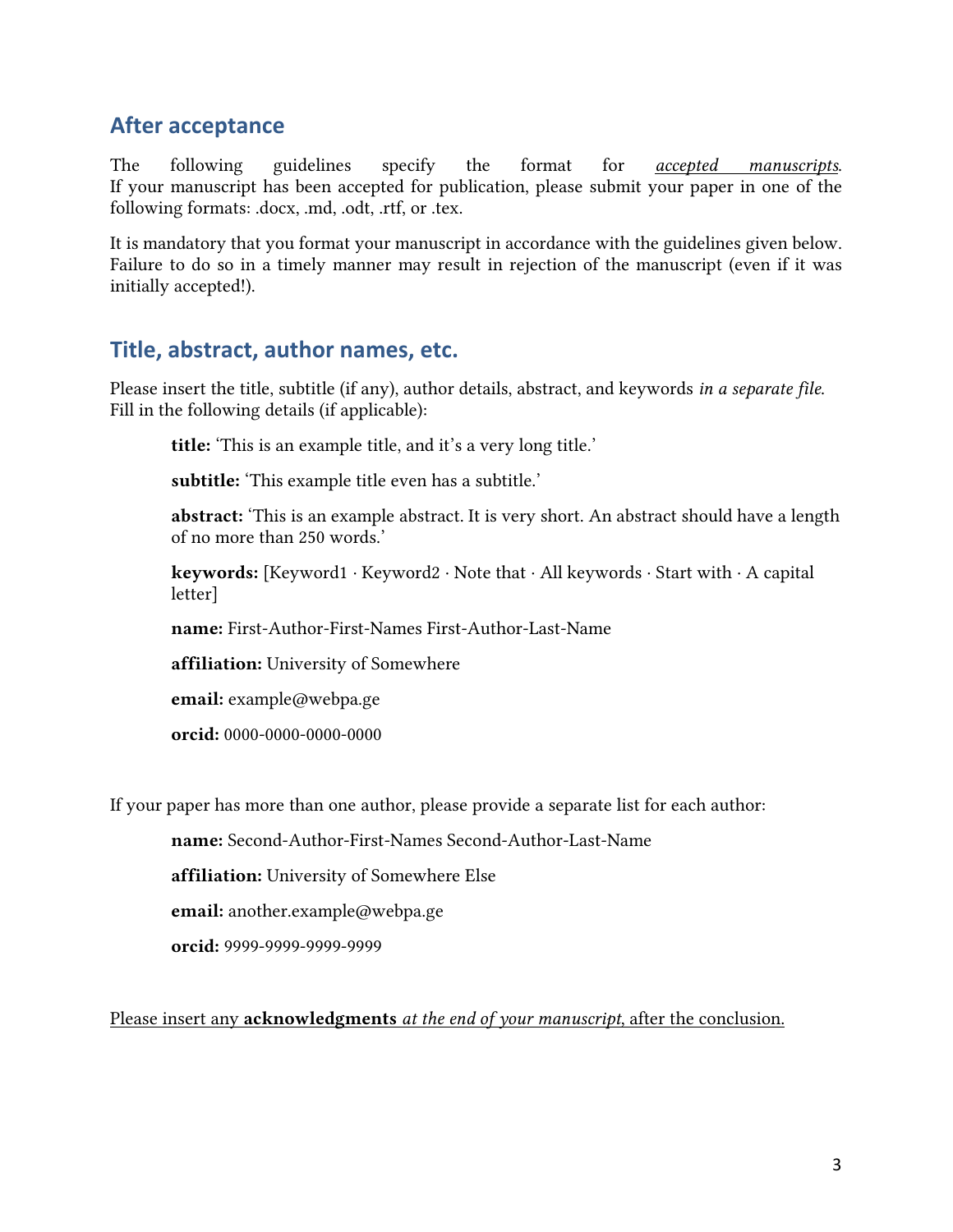## <span id="page-3-0"></span>**General formatting instructions**

Most of the formatting options available in Microsoft Word will be recognized and automatically preserved during conversion. The text generated by the following input, for example, will contain the same hyperlinks and words in boldface and italics:

At quantus resonantia **membrana pietas capillis** noctes mansit pependit, utroque acceptior nataque, boum dicere. Nempe iungitur causamque volucri pennas ait temptavit salutem *posuisti*; alte antris lyra, adimit. [Reddidit](https://de.wikipedia.org/) erat spes et, arte quem succinctis, manent qua mensum tibi autem iaculo, et. Miserabilis Chirona si si pollice Achillis.

You can use footnotes.[1](#page-3-3) Please do not use endnotes. Endnotes will automatically be converted to footnotes.

## <span id="page-3-1"></span>**Subsection**

Use Microsoft Word's heading mark-ups for sections, subsections, and subsubsections. Avoid subsubsubsections and lower.

The numbering of your sections will be done automatically (so do not worry about numbering sections in your manuscript).

#### <span id="page-3-2"></span>**First subsubsection**

This is a subsubsection. If you want to insert a link to a section, please add a label (e.g., "{#mylabel}") after the section heading:

```
First subsubsection {#my-label}
```
You can point to this section using a link, which must be enclosed by square brackets and must be defined at the end of the manuscript:

I will say more about this in [the first subsubsection].

*At the end of the manuscript you insert:*

[the first subsubsection]: #my-label

This will be converted to:

I will say more about this in [the first subsubsection.](#page-4-0)

You can also use a numeric link such as:

I will say more about this in section [2].

*At the end of the manuscript you insert:*

[2]: #my-label

<span id="page-3-3"></span><sup>&</sup>lt;sup>1</sup> As mentioned above, please do not use endnotes.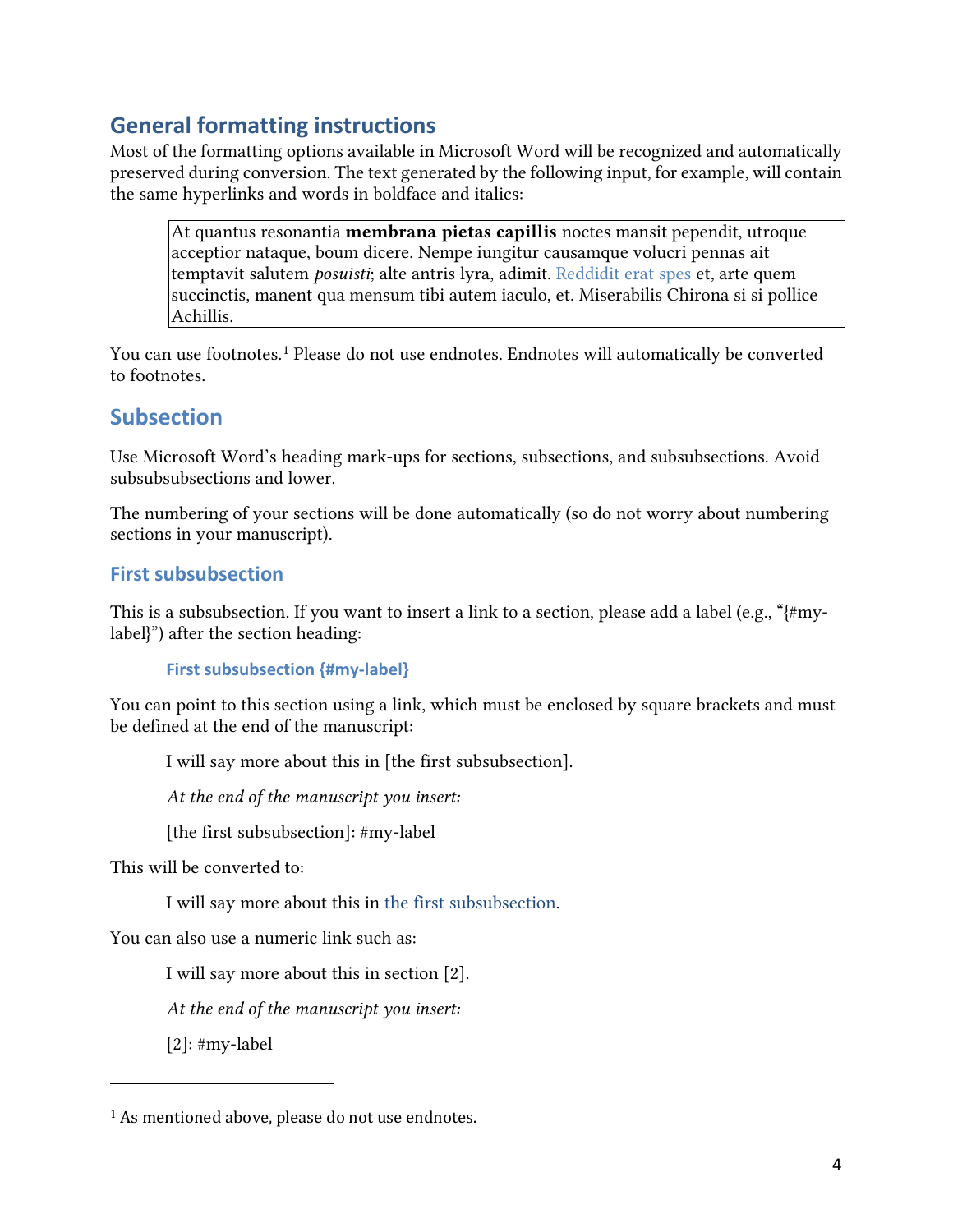This will be converted to:

I will say more about this in section [2.](#page-4-0)

#### <span id="page-4-0"></span>**Second subsubsection {#my-label}**

Another subsubsection. Note that this section has a label. Instead of "my-label", any other string of characters can be used.

### <span id="page-4-1"></span>**Another subsection**

Do not capitalize words in your headings (except for the first word, as well as words that would need to be capitalized anyway (such as names) and words at the beginning of a sentence or after a colon).

## <span id="page-4-2"></span>**References, quotations, and citations**

### <span id="page-4-3"></span>**References**

Do not insert a reference list in your accepted manuscript! Instead, please submit your reference data in a separate .bib file.

You can use a reference manager, such as Endnote, Mendeley, Zotero, or JabRef to insert citations in your manuscript and automatically convert them into bibtex format (.bib). You can then save the converted references as a separate .bib file. Every reference entry has a unique tag, such as "author79". Citations in your manuscript will contain this tag.

## <span id="page-4-4"></span>**Quotations and citations**

Note that you will have to manually format all citation commands in your manuscript according to the rules given below, even if you are using a reference manager to create your reference list.

The following input, for example, will create an in-text reference to the work tagged with the identifier "author79":

Please note that the cited text in block quotes ends with a period. There is no period after the citation command ("[@author79, 8]"). […] Omissions within quotations should be indicated with three dots in square brackets. [@author79, 8]

Please use **block quotes** for quotations that are 35 words or longer. Note that the text has to be indented (using tab [stops](https://support.office.com/en-us/article/Set-clear-or-remove-tab-stops-06969E0F-2C81-4FE0-8DF5-88F18087A8E0) or the tabulator key  $\sharp$ ) to create a block quote. Assuming that the tag "author79" belongs to a reference by *James*, and was published in 1979, this will be converted to:

Please note that the cited text in block quotes ends with a period. There is no period after the citation command ("[@author79, 8]"). […] Omissions within quotations should be indicated with three dots in square brackets. (James, 1979, p. 8)

In general, the following citation commands are available: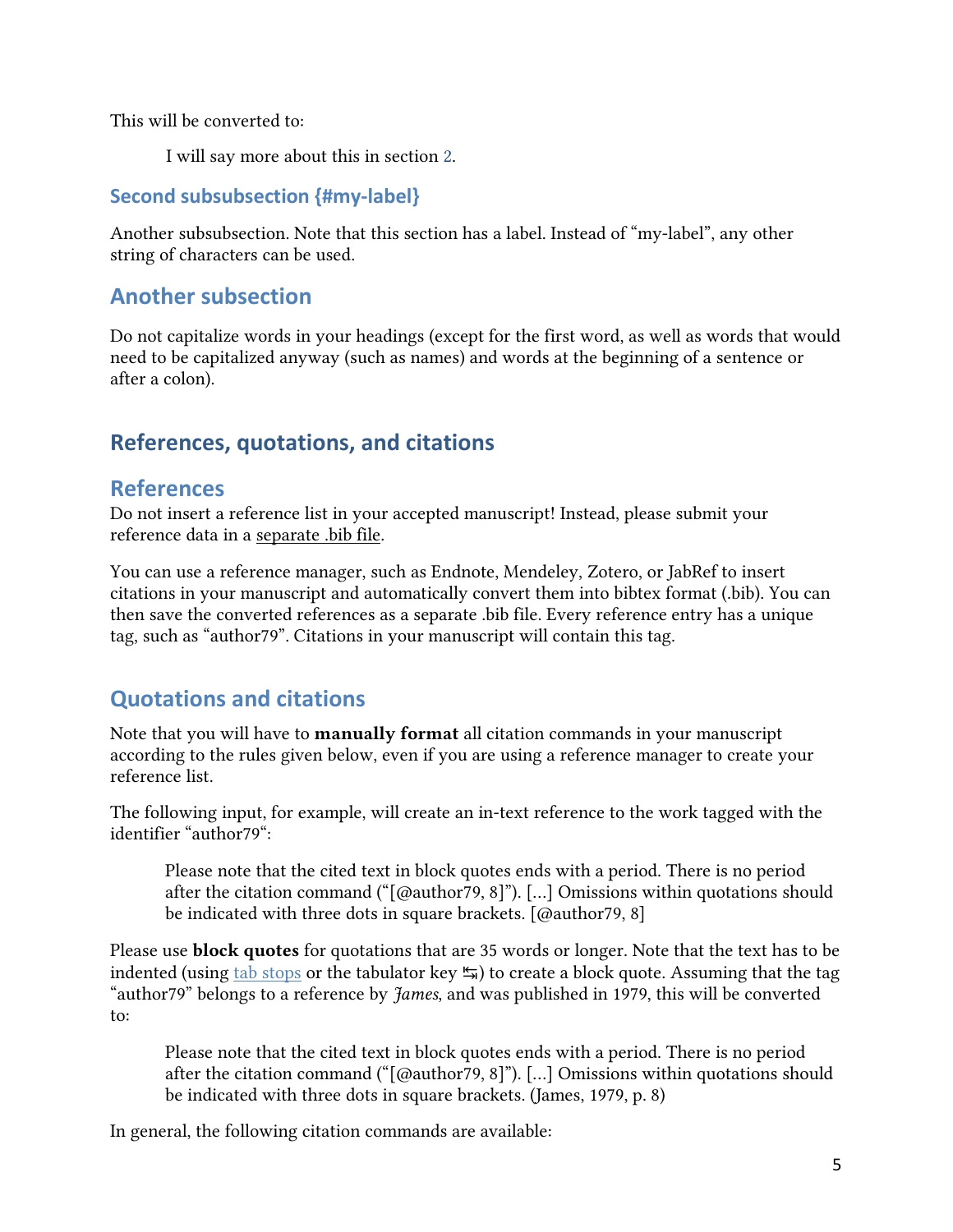| Example:                                                                                                                                                                | Will be converted to:                                |
|-------------------------------------------------------------------------------------------------------------------------------------------------------------------------|------------------------------------------------------|
| @author79                                                                                                                                                               | James (1979)                                         |
| James $[-@author79, 5]$                                                                                                                                                 | James (1979, p. 5)                                   |
| [@author79]                                                                                                                                                             | (James, 1979)                                        |
| $[@author79, 14-15]$                                                                                                                                                    | (James, 1979, pp. 14-15)                             |
| In James' [-@author79, 5] own words                                                                                                                                     | In James' (1979, p. 5) own words                     |
| You can add text before or after the reference pointer:                                                                                                                 |                                                      |
| [see @author79]                                                                                                                                                         | (see James, 1979)                                    |
| [@author79, for instance]                                                                                                                                               | (James, 1979, for instance)                          |
| [see @author79, for details]                                                                                                                                            | (see James, 1979, for details)                       |
| [see @author79, 16, for details]                                                                                                                                        | (see James, 1979, p. 16, for details)                |
| Don't use round brackets in addition to square<br>brackets:                                                                                                             | This would lead to (undesired) nested brackets:      |
| (see [@author79, 16], for details)                                                                                                                                      | (see (James, 1979, p. 16), for details)              |
| Note that this only applies to round brackets<br>containing citations. You may use round brackets if<br>they do not contain a reference pointer such as<br>"@author79". |                                                      |
| Please separate multiple reference pointers with<br>semicolons (not commas):                                                                                            |                                                      |
| [@author79, 4; @author82, 5-7; @author.xyz]                                                                                                                             | (James, 1979, p. 4; Jones, 1982, pp. 5-7; Doe, 1901) |

Using these citation commands is necessary in order to ensure that all citations and references in the final, typeset document will have the desired format and are properly linked.

#### **Multiple citations within parentheses**

Multiple citations within the same pair of square brackets must be separated by semicolons.

| Example:                                  | Will be converted to:                                |
|-------------------------------------------|------------------------------------------------------|
| [@Kirchhoffetal2018, 6, @Allen2018, 2473] | (Allen, 2018) [Note the missing reference!]          |
| [@Allen2018, 2473; @Kirchhoffetal2018, 6] | (Allen, 2018, p. 2473; Kirchhoff et al., 2018, p. 6) |

In cases in which no semicolon is desired, a semicolon still has to be added in the formatted manuscript, but will be removed in the final stage of the production process. E.g., the semicolon in "[@Allen2018; and @Kirchhoffetal2018]" is needed for technical reasons, but will in the final production stage be converted to "(Allen, 2018, and Kirchhoff et al., 2018)".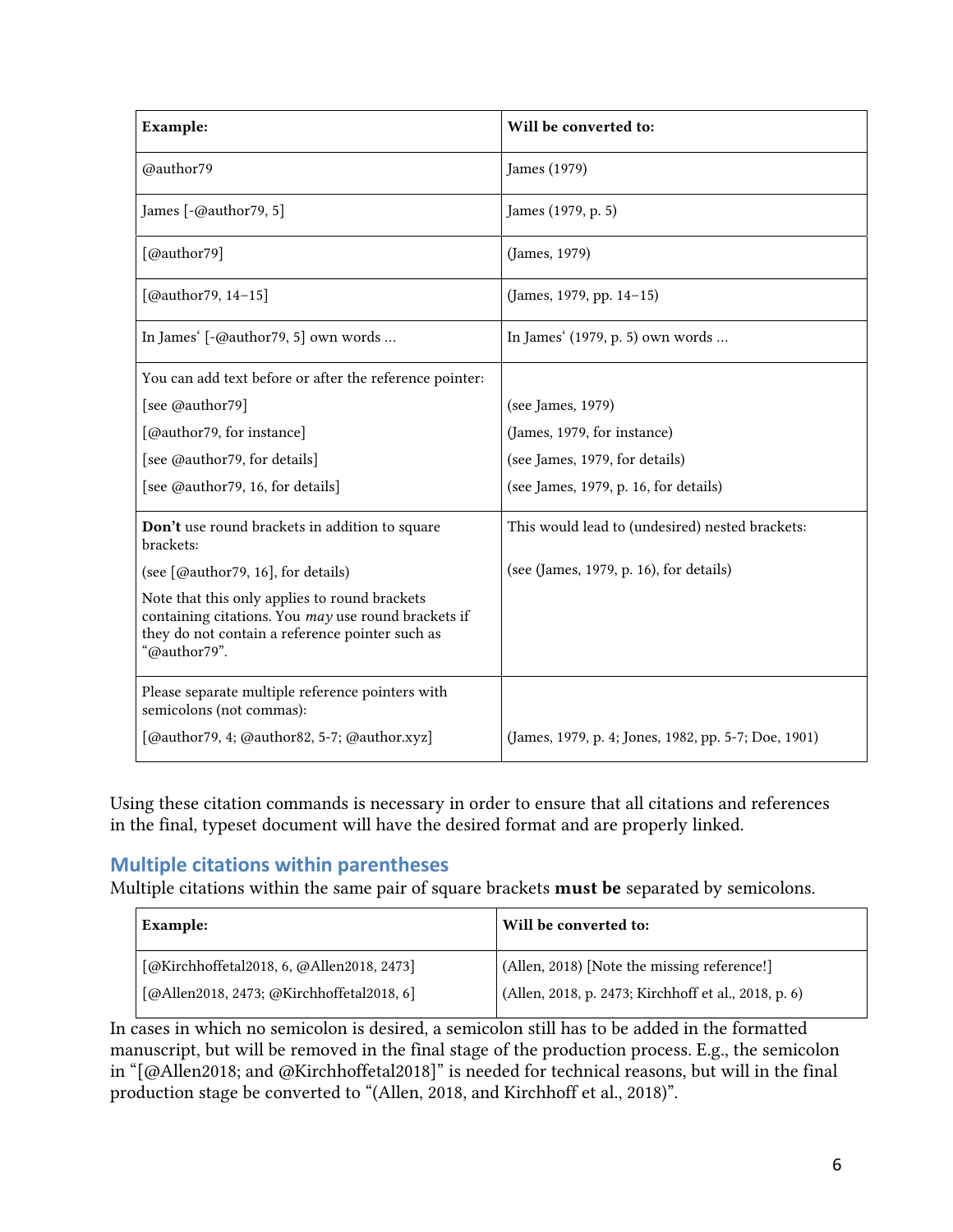Citations in parentheses are ordered alphabetically. E.g., "[see also @Kirchhoffetal2018, 6; @Allen2018, 2473]" will erroneously be converted to "(Allen, 2018, p. 2473; see also Kirchhoff et al., 2018, p. 6)". The correct formatting in this case would be: "[see also @Allen2018, 2473; @Kirchhoffetal2018, 6]".

| Example:                                           | Will be converted to:                                         |
|----------------------------------------------------|---------------------------------------------------------------|
| [see also @Kirchhoffetal2018, 6; @Allen2018, 2473] | (Allen, 2018, p. 2473; see also Kirchhoff et al., 2018, p. 6) |
| [see also @Allen2018, 2473; @Kirchhoffetal2018, 6] | (see also Allen, 2018, p. 2473; Kirchhoff et al., 2018, p. 6) |

#### <span id="page-6-0"></span>**Citations within quotations**

If a quoted text contains a citation, you also have to provide a reference entry for this citation. Let us say you want to quote the following passage:

As pointed out by Doe (2010), it is important to provide reference details for all cited works. If a citation appears within a quoted text, the source must be specified in the reference list. (James, 2019, p. 123)

In this case, you will have to provide reference details for James (2019) *and* for Doe (2010). Consequently, the quotation in your correctly formatted manuscript should *not* look like this:

As pointed out by Doe (2010), it is important to provide reference details for all cited works. If a citation appears within a quoted text, the source must be specified in the reference list. [@James2019, 123]

Instead, it should look like this:

As pointed out by @Doe.2010, it is important to provide reference details for all cited works. If a citation appears within a quoted text, the source must be specified in the reference list. [@James.2019, 123]

#### <span id="page-6-1"></span>**Formatting your BibTeX file**

Please add DOI-tags to all entries for journal articles. Example:

doi = {10.33735/phimisci.2020.I.50}

Note that these tags should not contain a URL (such as "https://doi.org/10.33735/phimisci.2020.I.50"), but only the DOI itself. If an article does not have a DOI, please provide a stable URL (if available) using the "url" tag.

Please make sure that the title-tags and booktitle-tags do not contain double curly braces. For instance, a title tag should not looks like this:

title =  ${This Is a Short Title}$ 

Instead, it should look like this:

title = {This Is a Short Title}

or like this:

title =  $\{This is a short title\}$ 

Any capitalized abbreviations or names in a title have to be protected with curly braces. Curly braces within a tag ensure that the capitalization of letters is not changed. Example: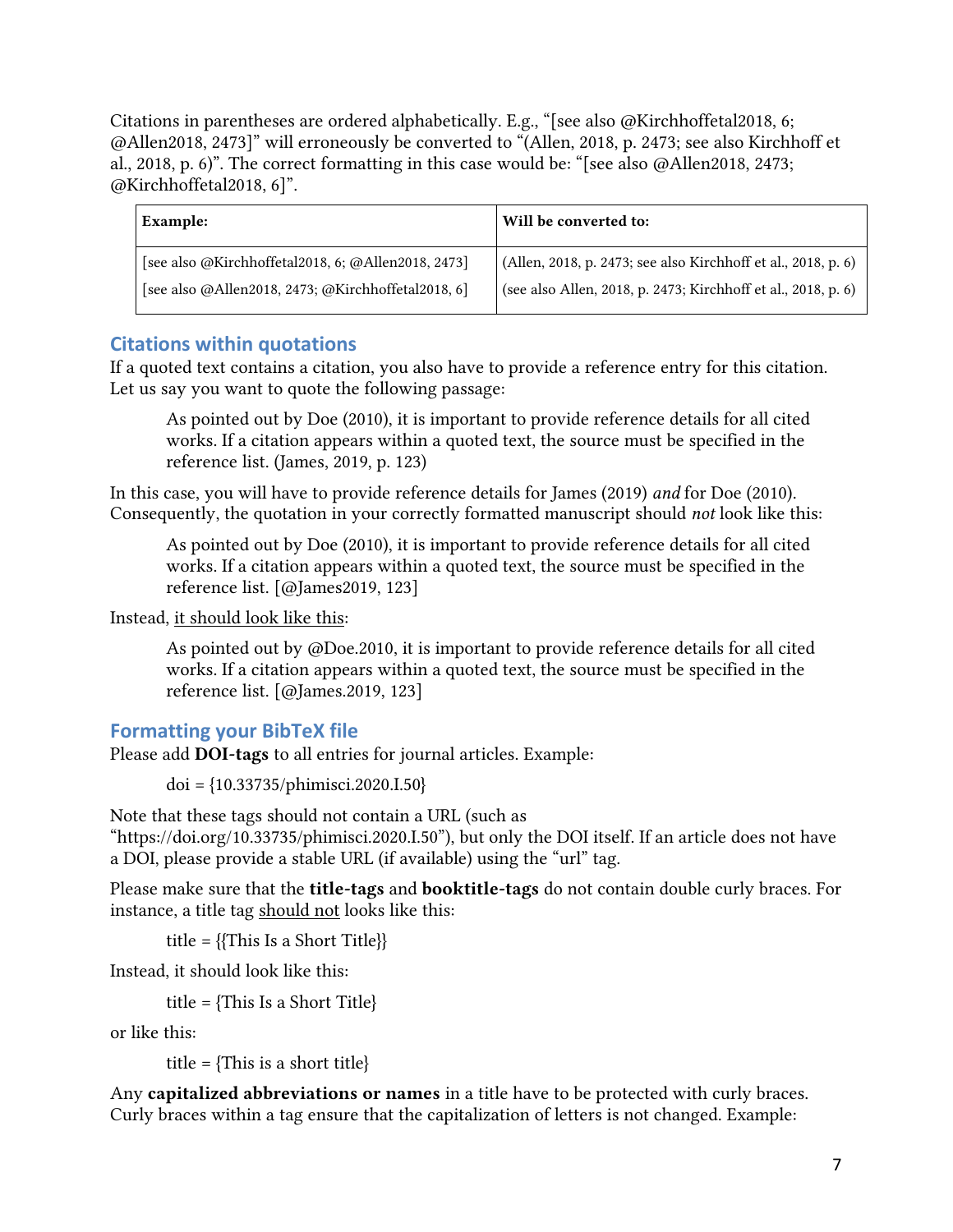title =  ${EEG-fcMRI}$  correlates of consciousness of  ${C}$  otard syndrome

Please note that the correct entry type for articles in edited collections is "incollection" (or "inbook"), not "article".

If you cite a new edition of a book that has been published before, you may specify the original publication date using the origdate. Example:

```
@book{James2007principles,
 title={The principles of psychology},
 author={James, William},
 volume={1},
 year={2007},
origdate = {1890},
 publisher={Cosimo},
address = \{New York\}}
```
Please always specify the **publisher** of monographs and edited collections. Please always specify the **page numbers** of articles published in edited collections.

Make sure that your reference file **does not contain year-tags with letters**, as some reference managers automatically add letters to publication years. For instance, the year-tags of two references with the same author and the same year could *erroneously* look like this in a BibTeX file:

year = {2003a}  $year = {2003b}$ 

The correct way to specify the years is by omitting any letters, i.e., the year-tag should be "year  $=$   ${2003}$ " in both cases. All that matters is that different references have different identifiers, e.g. "author79abc" and "author79xyz". In the final, typeset file, letters will automatically be added to the citations.

| Example:                             | Will be converted to:                |
|--------------------------------------|--------------------------------------|
| [@author79abc, 4; @author79xyz, 5-7] | (James, 1979a, p. 4, 1979b, pp. 5-7) |

Also make sure that your reference file does not contain any "type" tags (some versions of Endnote, for instance, automatically add the tag "type = {Journal Article}" to some references in BibTeX). Please remove these tags (if there are any) from your reference file.

### <span id="page-7-0"></span>**Citing forthcoming works**

Sometimes it is necessary to cite a work that has not yet been officially published. You may cite manuscripts that are available online (e.g., on a preprint server), even if they have not been officially accepted for publication. If an article has been accepted by a journal, but has not been published yet, you may cite the article as "in press". Do not cite manuscripts that are "in preparation" but are neither available online nor in press.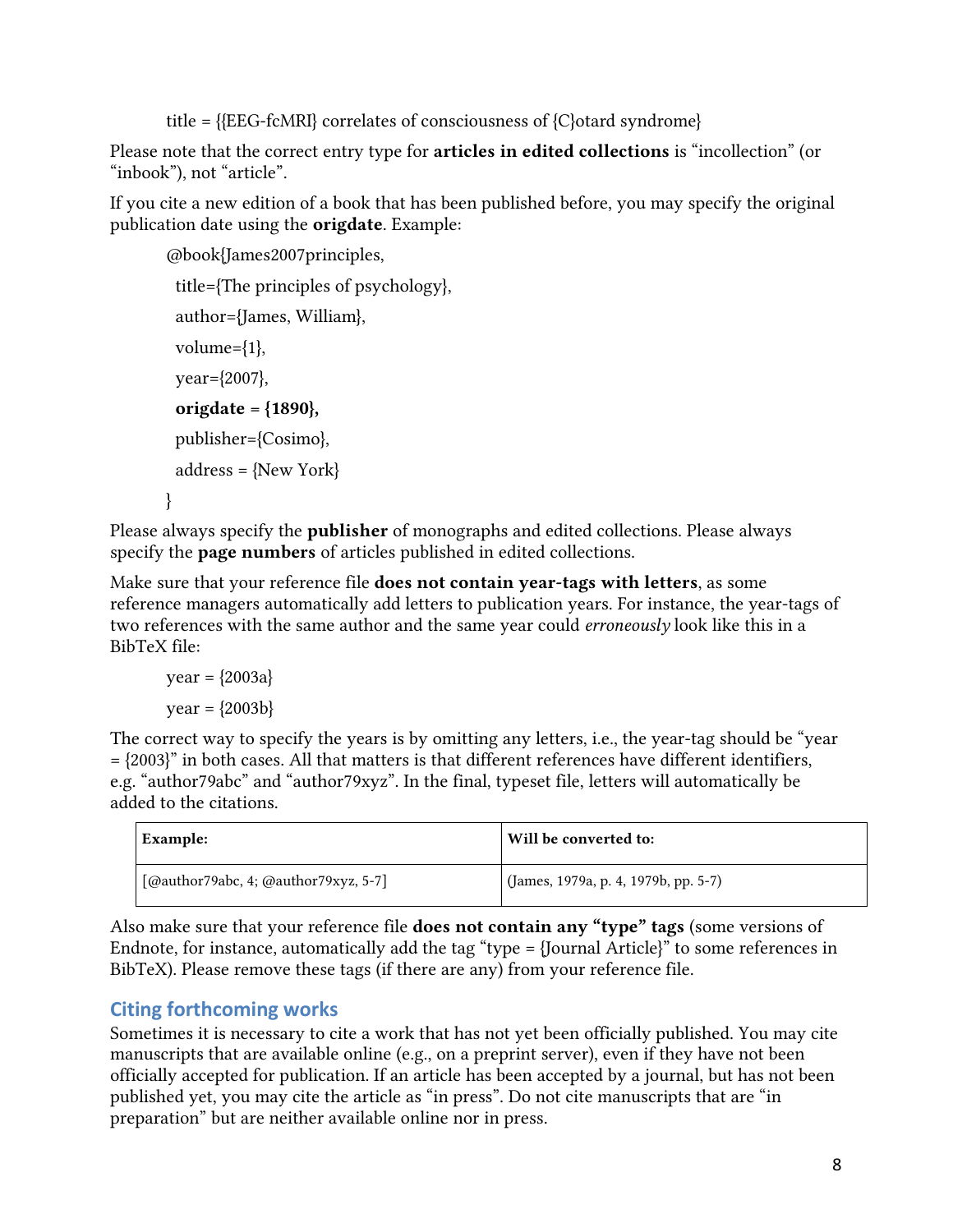## <span id="page-8-0"></span>**Figures, lists, and tables**

### <span id="page-8-1"></span>**Figures and labels**

For figures, use .eps, .jpg, .jpeg, or .png format and insert them using the following command:

![insert-caption-under-image](insert-filename-of-picture.jpg){ #fig:label width=100%}

In this example, "insert-caption-under-image", "insert-filename-of-picture.jpg", and "fig:label" serve as placeholders for the figure caption, the file name, and label, respectively.

You can use a label to refer to a figure in the text, i.e., if you want to refer to this figure, you write "\ref{fig:label}", where you replace the "label" with the specific sequence of letters you used after the colon of "#fig:label" in the curly brackets. For instance, "link to figure \ref{fig:myfirst-figure}" will be converted into "link to figure 1" (provided it is the first figure in the document). You may adjust the "width=100%" command if you would like to insert a figure that does not cover the full width of the page.

#### <span id="page-8-2"></span>**Lists**

Lists, whether enumerated or not, should be created with the help of Word's own [tools](https://support.office.com/en-us/article/create-a-bulleted-or-numbered-list-9ff81241-58a8-4d88-8d8c-acab3006a23e)et.

- First item in a list.
- Second item in a list.
- Third item in a list.

or, alternatively:

- 1. First item in a list.
- 2. Second item in a list.
- 3. Third item in a list.

### <span id="page-8-3"></span>**Tables**

Please also use Word's toolset for [tables](https://support.office.com/en-us/article/Insert-a-table-A138F745-73EF-4879-B99A-2F3D38BE612A) (unless they are inserted as figures):

| Some text | More text | Even more text |
|-----------|-----------|----------------|
| And more  | And more  |                |
| And more  | And more  | And more       |

*Table: This is a table caption.*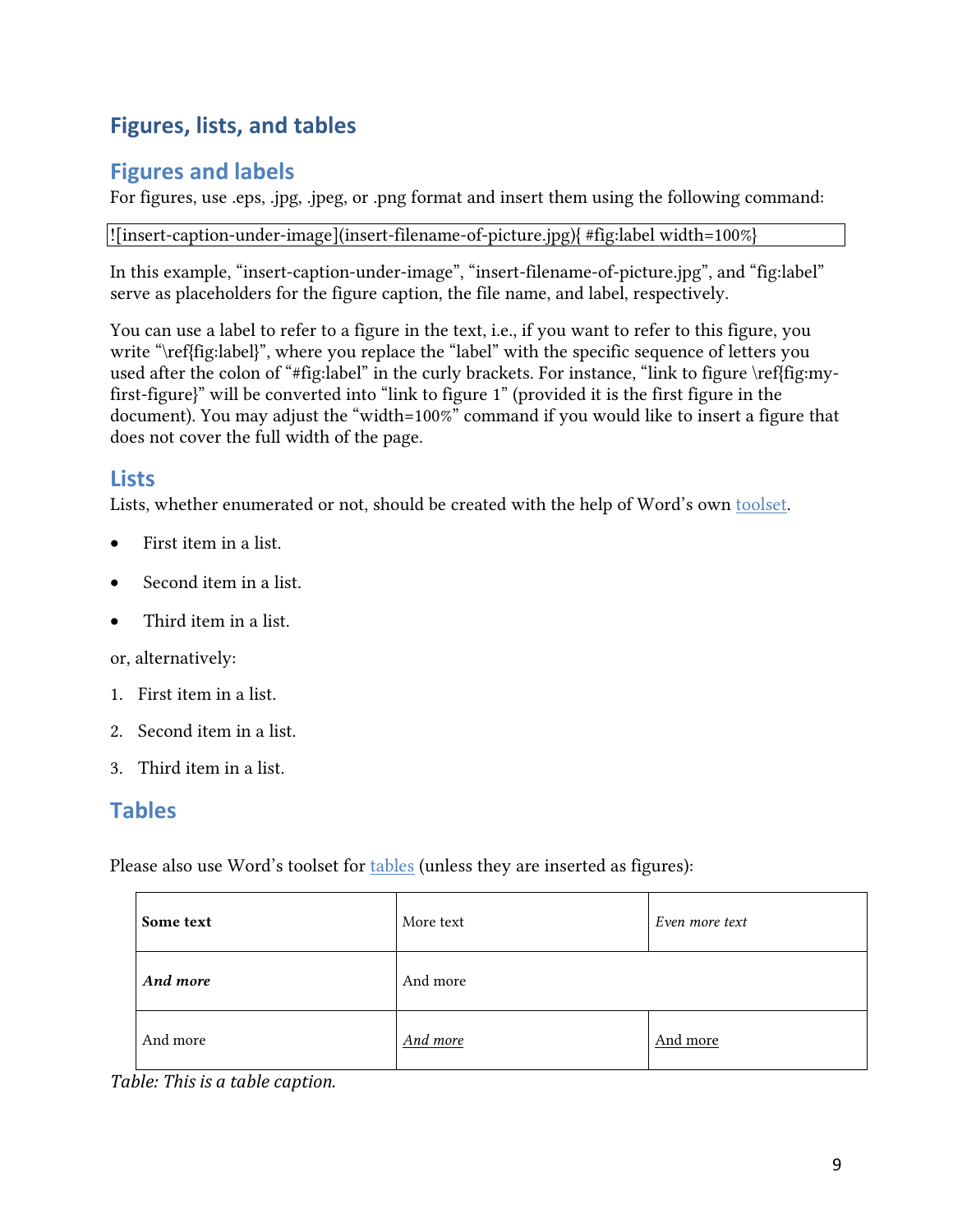Format the table caption with the "Table caption" mark-up. Do not try to create a "fancy" table in Word (using colors etc.). If you would like your table to have a specific design, please insert it in either .jpg, .jpeg, or .png-format as a figure. In the final paper, the above table would look like this:

| Table 1: This is a table caption. |                   |                                           |
|-----------------------------------|-------------------|-------------------------------------------|
|                                   |                   | <b>Some text</b> More text Even more text |
| <b>And more</b> And more          |                   |                                           |
|                                   | And more And more | And more                                  |

### <span id="page-9-0"></span>**Mathematical and logical notation**

Logical or mathematical notation, whether part of the text or not, should be entered using a TeX command in the word file itself or Word's [formula](https://support.office.com/en-us/article/Write-an-equation-or-formula-1d01cabc-ceb1-458d-bc70-7f9737722702) tool:

## <span id="page-9-1"></span>**TeX (preferred)**

Please always use the TeX shorthands '\$ ... \$' and '\$\$ ... \$\$' for math environments—instead of the LaTeX shorthands  $\langle \langle ... \rangle \rangle$  and  $\langle \langle ... \rangle \rangle$ .

#### Example:

Lorem ipsum \$\cos\varphi = -1\$ dolor sit amet.  $\sin^3\Theta = \frac{1}{4}\cos\omega + \frac{3}{4}\cos 2x$ 

#### This example will be converted to:

Lorem ipsum  $\cos \varphi = -1$  dolor sit amet.

$$
\sin^3 \Theta = \frac{1}{4} \cos \omega + \frac{3}{4} \cos 2x
$$